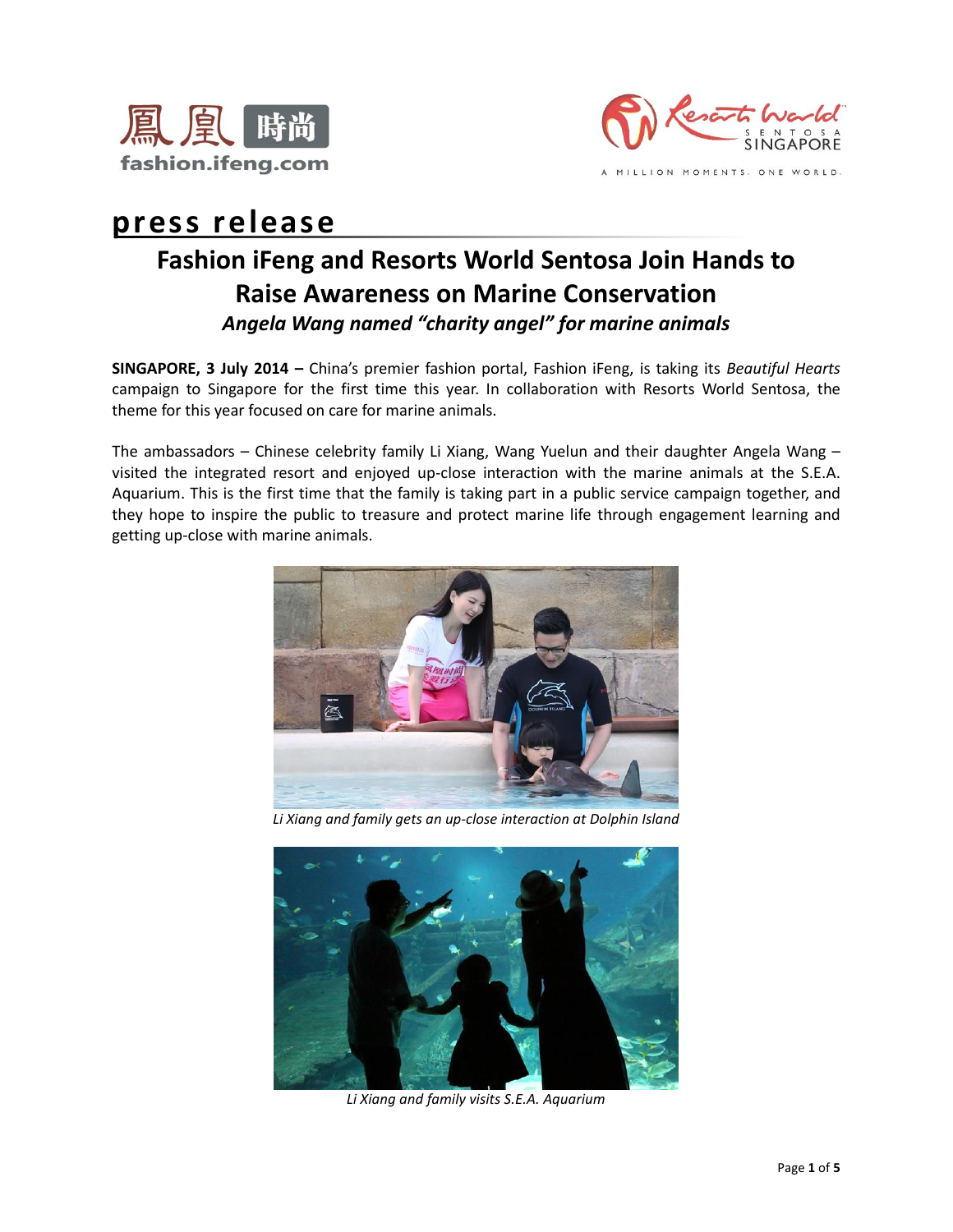The family also interacted with Indo-pacific bottlenose dolphins yesterday at Dolphin Island, enjoying the 90-minute *Dolphin Discovery* programme. Angela, being an avid lover for animals, had a great time interacting with *Hui Hui* while learning more about dolphins and conservation. The warmth and love of the moment was captured all over Angela's face as *Hui Hui* kissed her. Angela and her parents also visited S.E.A. Aquarium in the evening where they marveled at more than 40,000 marine animals, including the majestic manta rays, through one of the world's largest acrylic viewing panels,.

During the launch event today, Angela and her parents also joined in other families in creating delightful colouring pieces themed "My Marine Animal Friend". The children used their imagination to fill up their marine world with colours as they listened in to fun facts on marine animals dished out by the Education team from the Marine Life Park. Presenting her completed work to Resorts World Sentosa, Angela was conferred the title of "Charity Angel" for marine animals, with hopes that she will come visit more often and spread the awareness of marine conservation.

Li Xiang said: "I hope that this piece of artwork and what it represents will influence children, both young and old, to care and do their part to protect marine animals."



Li Xiang and family colouring during the launch event



Angela presents her colouring to RWS with marine conservation mascot Bluub as witness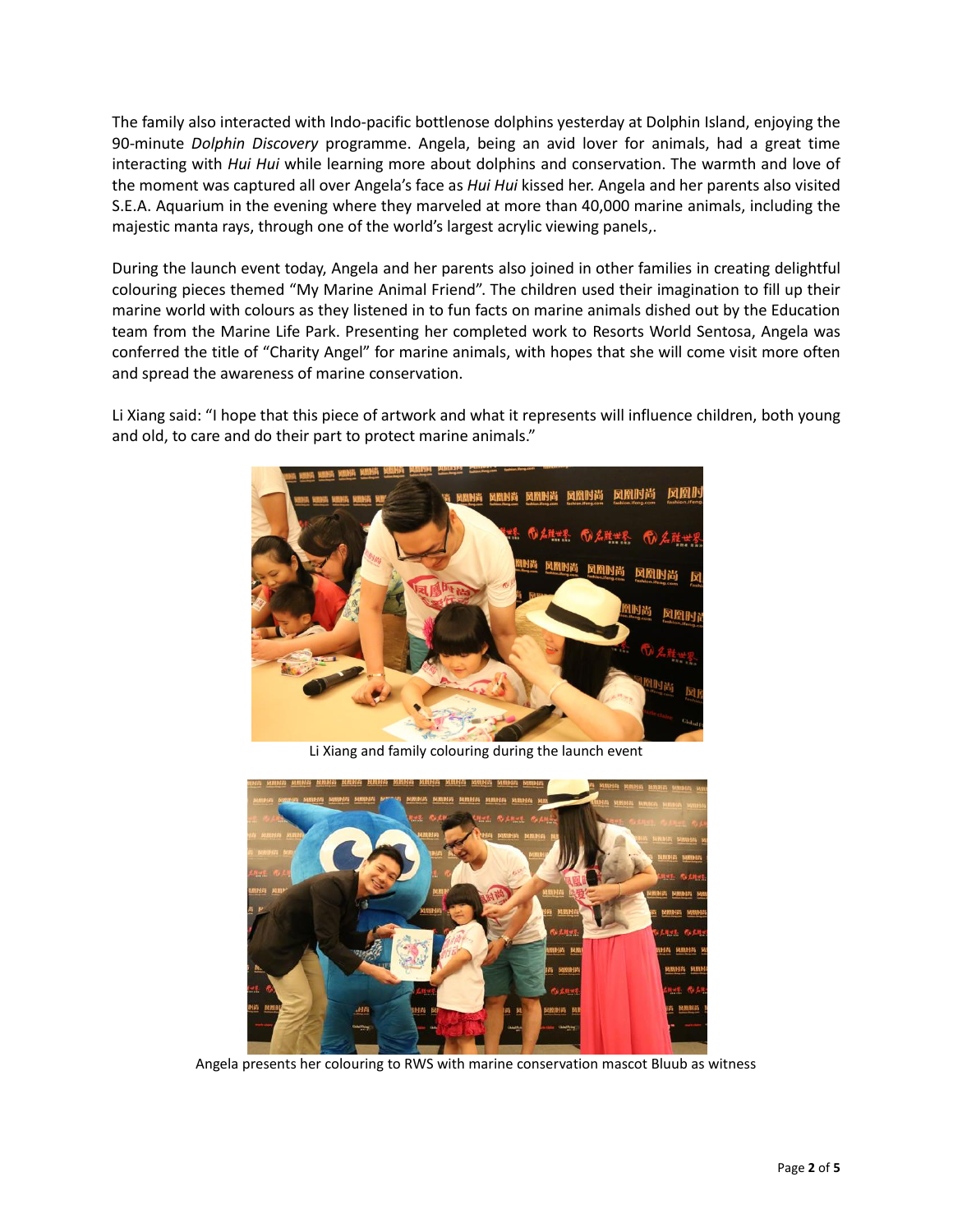Recent studies have indicated that more than 10% of marine animals in the Pacific Ocean east of the Equator are endangered. The sharp decline in marine species comes as a result of over-fishing and pollution of the marine environment. If the trend is not reversed, the world's seafood supply will be depleted by the year 2048.

Besides the celebrity family, the launch event was also graced by Ms Li Ran, Director of Fashion iFeng and Mr Lim Soon Hua, Assistant Vice President of Communications & Greater China Marketing at Resorts World Sentosa.

Li Xiang added that: "Up-close and intimate interactions with marine animals are important for children. I believe that engagement learning opportunities will allow children to develop naturally a desire to protect these animals, which goes beyond discussing it at surface value or reading about it on books."

Mr Lim said: "As a world-class destination resort, Resorts World Sentosa not only creates blissful vacation experiences, but also provides the rare opportunities for guests to interact with and learn more about marine animals. Education, conservation and research continues to be the key pillars of the Marine Life Park, and the series of marine encounters we offer are aimed at inspiring guests to do their part for the environment. "

"We are honoured to join hands with Fashion iFeng and we believe that through the star power of our celebrity ambassadors, we can convey a positive message to our Chinese guests. This event also comes at an opportune time, with RWS having concluded a successful Go Blue month in celebration of World Oceans Day in June. Together with our conservation mascot Bluub, we hope to have raised awareness on sustainability and we will continue to strive on in our efforts," added Mr Lim.

This campaign has garnered the support of volunteers, families and more than 70 media in China.

- End -

### **About Fashion iFeng**

Fashion iFeng covers trends in fashion, beauty, luxury, and lifestyle, providing cutting-edge fashion information the urban elites and fashionistas. The portal also services brands through interactive and personal services, making it the most widely-used and popular fashion media in China. Fashion iFeng also partners Phoenix TV to become the first online media to report on internal fashion activities, reaching out to the Chinese diaspora internationally.

At the 2014 International Fashion Week, Fashion iFeng partnered exclusively with "China's first fashion baby" Angela Wang Shi Ling, Li Xiang and Wang Yuelun for a debut in Paris, which shot the celebrity family of three to domestic and international fashion stardom. In less than a week, social media content of Angela Wang Shi Ling in Paris recorded 12 million items on Baidu, and video content also exceeded 13 million views. Discussions on SNS also crossed the one million mark, making it to the Top 10 topic listing on the microblogging site several times.

According to latest data by iResearch, as of the end of February 2014, Fashion iFeng (fashion.ifeng.com) is number one in terms of fixed daily users among websites for fashionable women. Of which, 75% of users are of university and higher education, 43.3 percent of users are middle and senior managers, and average monthly household income of nearly 20,000 yuan, putting its users in the high income bracket with strong spending power.

#### **About Resorts World Sentosa**

Resorts World Sentosa (RWS), Asia's ultimate destination resort, is located on Singapore's resort island of Sentosa. Spanning 49 hectares, the resort opened in January 2010 and welcomed over 45 million visitors in its first three years of opening. RWS is home to two mega attractions - the region's first-and-only Universal Studios theme park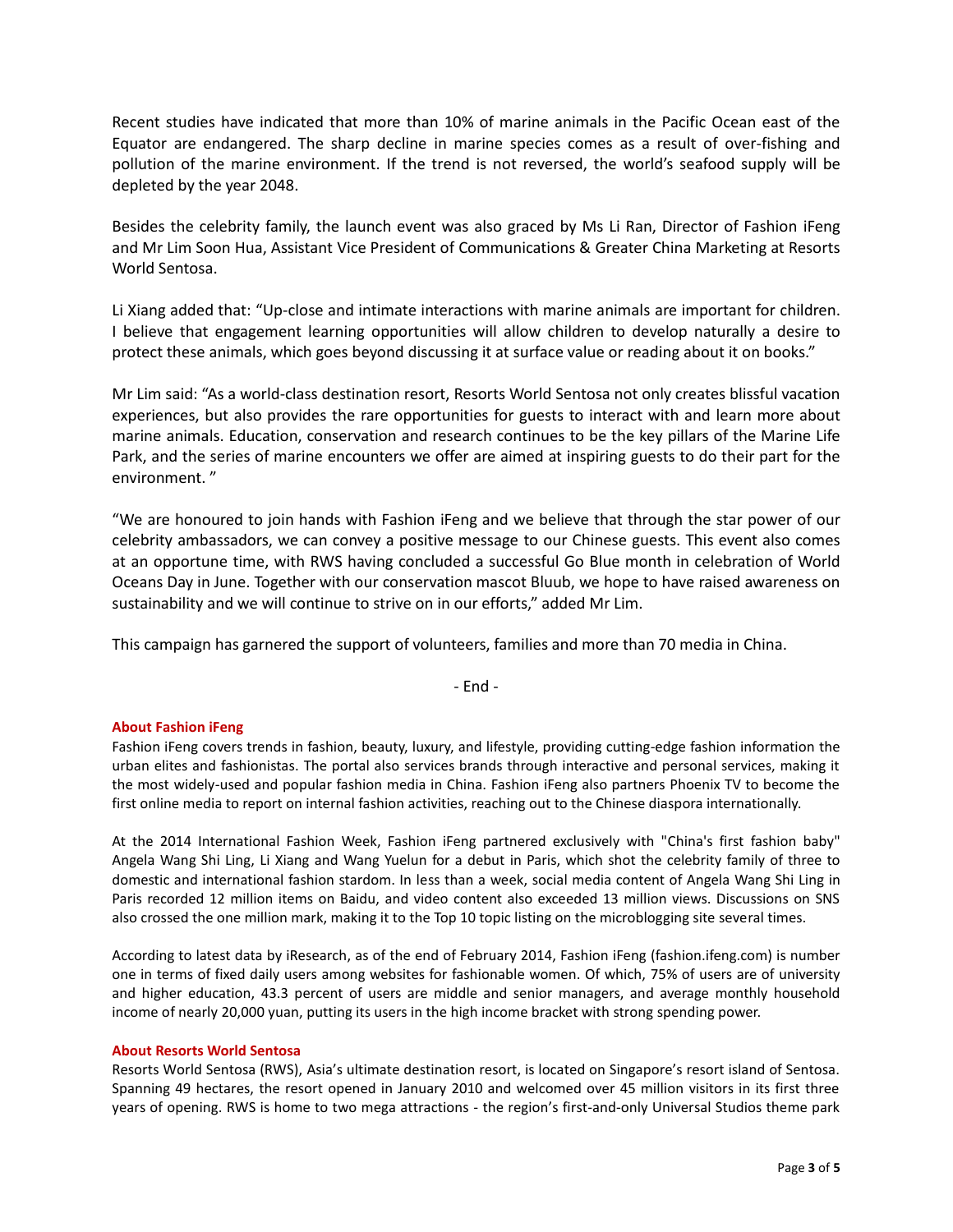and the Marine Life Park, which comprises the S.E.A. Aquarium (one of the world's largest aquariums) and Adventure Cove Waterpark. Other attractions include a Maritime Experiential Museum, an award-winning destination spa, a casino, six unique hotels, the Resorts World Convention Centre, celebrity chef restaurants, and specialty retail outlets. The resort also offers world-class entertainment, from original resident productions to concerts and public shows such as the Crane Dance and the Lake of Dreams. RWS was named "Best Integrated Resort" in 2011, 2012 and 2013 at the TTG Travel Awards which recognises the best of Asia-Pacific's travel industry. RWS is wholly owned by Genting Singapore, a company of the Genting Group. For more information, please visit [www.rwsentosa.com.](http://www.rwsentosa.com/)

#### **About "Go Blue with RWS"**

Resorts World Sentosa launched the "Go Blue month" in June 2013, with the aim of raising public awareness on marine conservation. A dedicated conservation mascot, Bluub, was also created to spread the message. In celebration of World Oceans Day, the integrated resort launched its inaugural *Ocean Art Charity* to encourage budding young artists to create marine art pieces for charity through an auction. The campaign helped to raise a total of S\$77,630 with the highest bid being \$35,000 for the artwork "Floating Free", painted by artist Adelina Tan Su Ling that showed 4 different jellyfishes floating freely in the oceans.

#### **MEDIA CONTACTS**

#### **Resorts World Sentosa**

Faith Yu / Clement Ng Contact Number: +65 6577 9754 / +65 6577 9761 Email: [faith.yu@rwsentosa.com](mailto:faith.yu@rwsentosa.com) [/ clement.xjng@rwsentosa.com](mailto:clement.xjng@rwsentosa.com)

#### **Note to Editors**

To download high resolution images, please visit <http://email.163.com/> and login with the following details: *Username:* ifengfashion@163.com ; *Password:* ifeng888

Alternate download site:<https://app.box.com/s/35izkc8cnc7dtfny89zk> Photos are to be credited to: Fashion iFeng